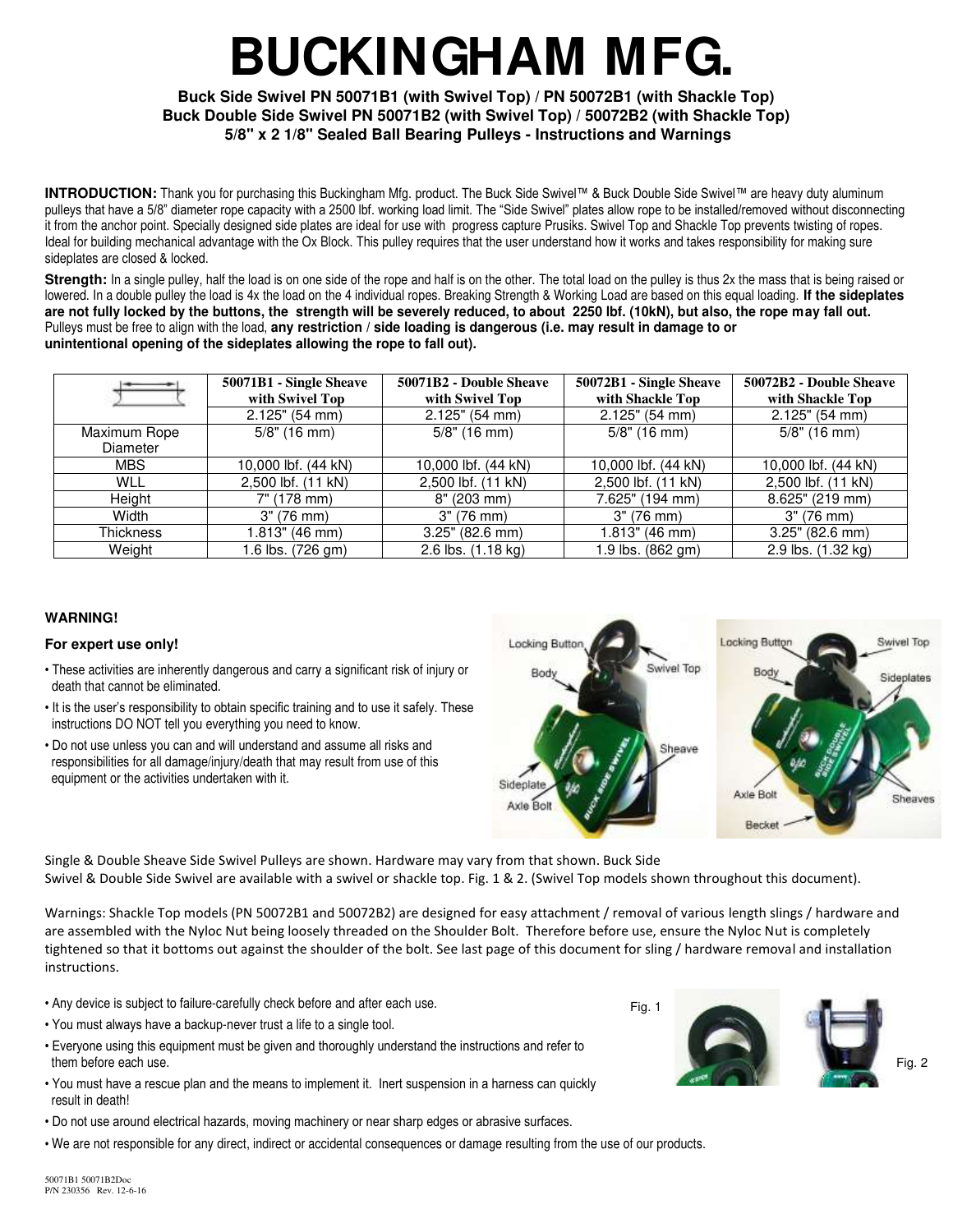**! Mandatory Locking Procedure !** Sideplates must be closed and locked with the buttons fully extended, or strength will be greatly reduced and the rope may fall out with catastrophic results. You must understand how the sideplates & locking buttons work & must faithfully do the following **every time** you use it (Fig. 3 & 4).

1. **Visually** confirm each sideplate is fully closed and the locking buttons are fully extended (Fig. 3 & 4).

2. **Test** the sideplates by attempting to rotate to confirm by touch that they are locked.

Do not allow anything to contact the buttons when in use. Regularly check that the sideplates are locked and the pulley is positioned properly. If the pulley cannot be kept in sight, use a conventional pulley.

**Prusik Use - Caution:** Prusiks must always have an experienced person tending them. **Never allow a jammed Prusik to be pulled in between the sideplates. This can bend or break the pulley and allow the rope to fall out!** (Fig. 5). Always use a properly rigged Prusik Minding Pulley (Fig. 6).

**Breakage Hazard:** Do not let an object in between the sideplates and never rig your system so that the pulley is forced against something that could break or open the sideplate, allowing the rope to fall out (Fig. 7).

**To Open Sideplates:** Depress the button & rotate sideplates away from the buttons. The rope can now be removed or installed. In the sideplate open position the strength is severely reduced, Never use the Buck Side Swivel with a sideplate open.

**To Close Sideplates:** Rotate sideplates towards the buttons to the fully closed position. Verify the buttons extend fully through the holes & test that the sideplates are really locked & secure. You should be able to close it one-handed, but the components will last longer if you depress the buttons a little to help it when closing.

**In Use:** Do not allow anything to press buttons & accidentally unlock sideplates. Do not allow anything to pry the sideplates apart, or opening or breakage may occur.

**Pinching Hazard:** Rope travelling through a pulley can suck in hair, fingers, clothing, etc., causing injury & jamming the pulley. Guard against this.

**Inspect Before & After Use:** The inspection should include, but not be limited to the following:

Check all parts for cracks, deformation, corrosion, wear, etc. Verify that the sideplates rotate normally & the buttons operate properly. The buttons must not be impaired position, fully by dirt, ice, corrosion, etc. Verify smooth rotation of the sheaves. apart, or opening or breakage may occur. Shackle Top models: the Nyloc Nut on the hardware attachment Shoulder Bolt is in place and completely tight against the shoulder of the bolt.

**Inspection During Use:** Regularly inspect and monitor your system, confirming proper connections, locked sideplates & fully extended buttons.

**Intended Use:** This Personal Protective Equipment (PPE) should only be used with energy absorbing systems such as dynamic ropes, energy absorbers, etc. & slack must be kept out of the system to prevent high impact falls. It is intended for use by medically fit, specifically trained and experienced users.

**Thorough and specific training is absolutely essential before use:** Being at height is dangerous and it is up to you to reduce the risks as much as possible - but the risks can never be eliminated. There are many ways to misuse this equipment, too many to list or imagine. You must personally understand and assume all risks and responsibilities of using this equipment. If you cannot or do not want to do this, do not use this equipment.

**Environmental Factors:** Moisture, ice, salt, sand, snow, chemicals and other factors can prevent proper operation or can greatly accelerate wear.

**Compatibility:** Verify compatibility with other components of your system. Incompatible connections can cause detachment, breakage, etc.

**Lifetime:** Buck Side Swivels™ like all equipment must be replaced by the user at regular intervals. This interval should be dictated by the amount of use and type of service the product receives rather than a set time frame. Therefore the manufacturer does not place a time limit on replacement of the Buck Side Swivel™. Due to the rigorous strain the Buck Side Swivel ™ endures, it should be replaced at the earliest signs of wear. Buck Side Swivel™ inspection is extremely important and must as a minimum be performed as stated.

### **Retire from Service & Destroy if it:**

- 1. Is significantly loaded.
- 2. Does not pass inspection or there is any doubt about its safety.
- 3. Is misused, altered, damaged, exposed to harmful chemicals, etc.
- 4. Button fails to extend fully.

Consult the manufacturer if you have any doubts or concerns.

**Maintenance & Storage:** Clean if necessary with fresh water, then allow to dry completely. The buttons may be cleaned by holding them upside down & spraying a light lubricant into them while operating it. Store in a dry place away from extremes of heat and cold and avoid chemical exposure.

**Principal Material:** Aluminum alloy, anodized.





OK

Rope Angle Suitable For **Prusik Minding** 





適



Fig. 3